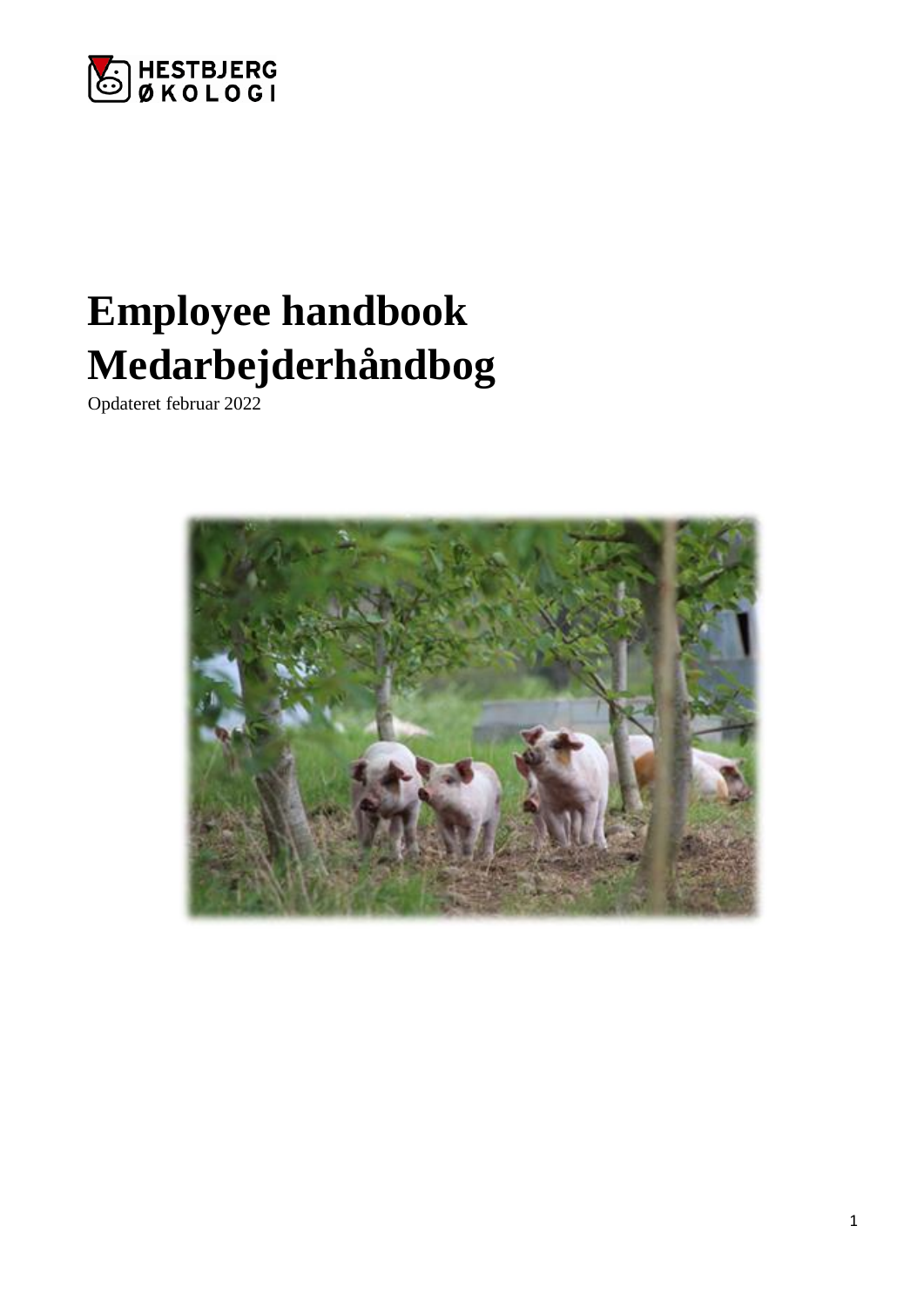

# **Table of Contents**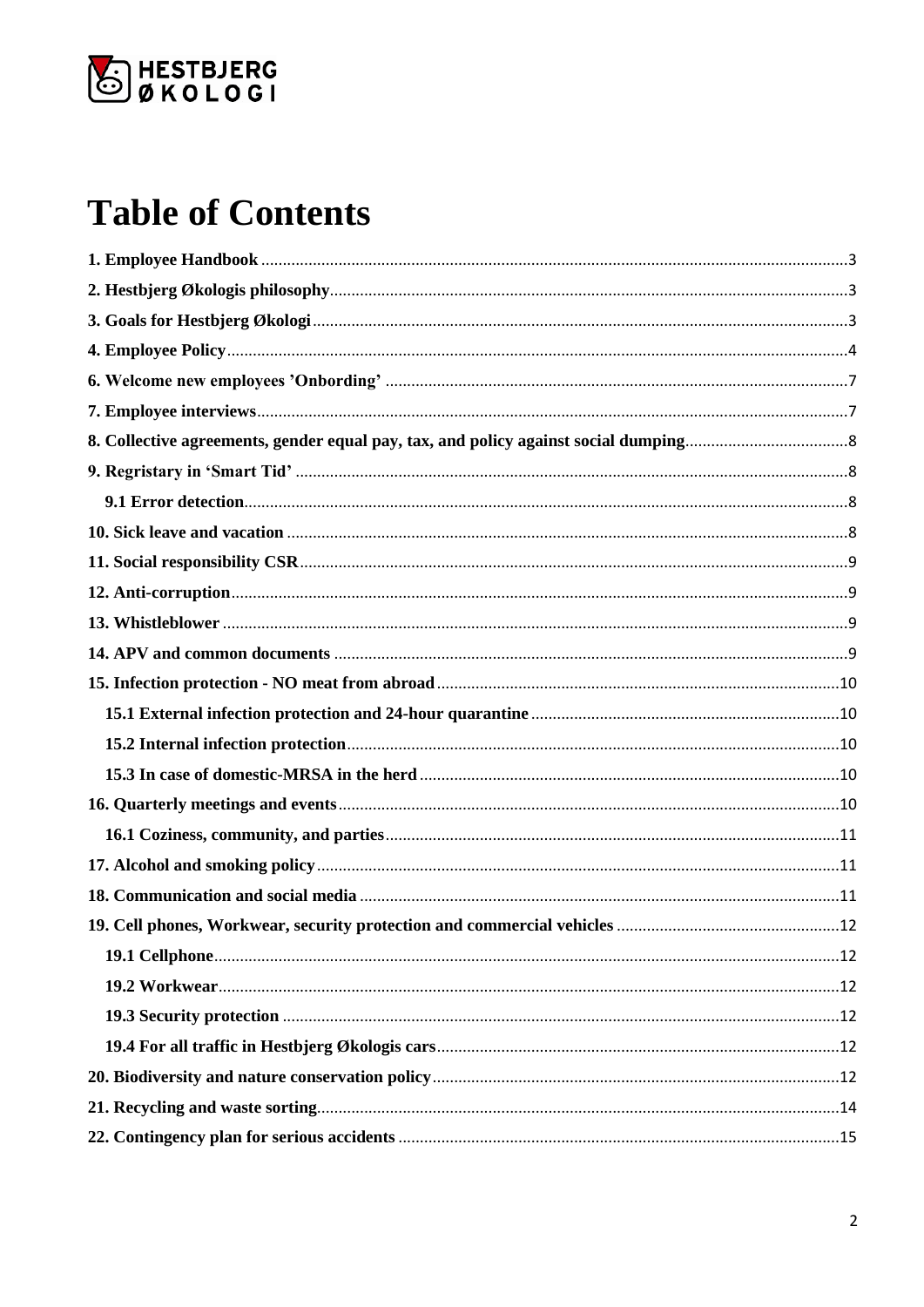

# <span id="page-2-0"></span>**1. Employee Handbook**

The purpose of Hestbjerg Ecology's Employee Handbook is to convey the basic ideas on which Hestbjerg Ecology is based. The Employee Handbook contains a great deal of useful information for all employees. The Employee Handbook is dynamic and will be constantly adapted.

# <span id="page-2-1"></span>**2. Hestbjerg Økologis philosophy**

It is important that all employees and our collaborators understand and respect our vision:

### *"We work towards the principle that if you were born again as a pig, Then you would wish to end up here at Hestbjerg Økologi."*

We do not just produce meat, but meat from animals that have had a dignified and good life. It is extremely important that all of us who are associated with Hestbierg work for this every day, so it is not just something clever we say, but something we mean. " We walk the talk".

While we produce meat from happy pigs, it is a goal of high priority to create a good working place for our employees. A place of work where we build each other up and help our colleagues to become even better at their jobs and even happier to go to work. If you do something, you also make mistakes. It's OK to make mistakes, but it's always better to ask one time too many than one time too little.

Due diligence means that we must be at the forefront of events. In practice, this means that we do not accept any loss because we have not planned in time. A few examples may include:

- Check the weather forecast and assume that for example winter curtains should be hung in the cabins so that the newborn pigs do not freeze and get diarrhoea.
- Establish mud holes when the temperature is 15 degrees so that we do not get heat stressed sows.
- Assign material and / or provide roughage so that the pigs do not fight or bite tails.
- Check the oil and water on the machines once a week to avoid expensive break downs.
- Give a helping hand if one of your colleagues needs help.

# <span id="page-2-2"></span>**3. Goals for Hestbjerg Økologi**

Hestbjerg Økologi have some general ethical goals and principles for our organic production. They are based on the thinking of circular economics:

- As high a level of animal welfare as possible.
- As much sustainability as possible.
- As much communication with consumers as possible.
- Employees who thrive, are challenged, and develop.

Together we create the good working life and the best life for our pigs. It is a shared responsibility to lift this task. We succeeded best when everyone shares knowledge and collaborates on our common goals, when everyone experiences exciting professional challenges, and when everyone is well when they go to work.

Our production is based on trust and credibility. Therefore, people and pigs must be treated properly and with respect.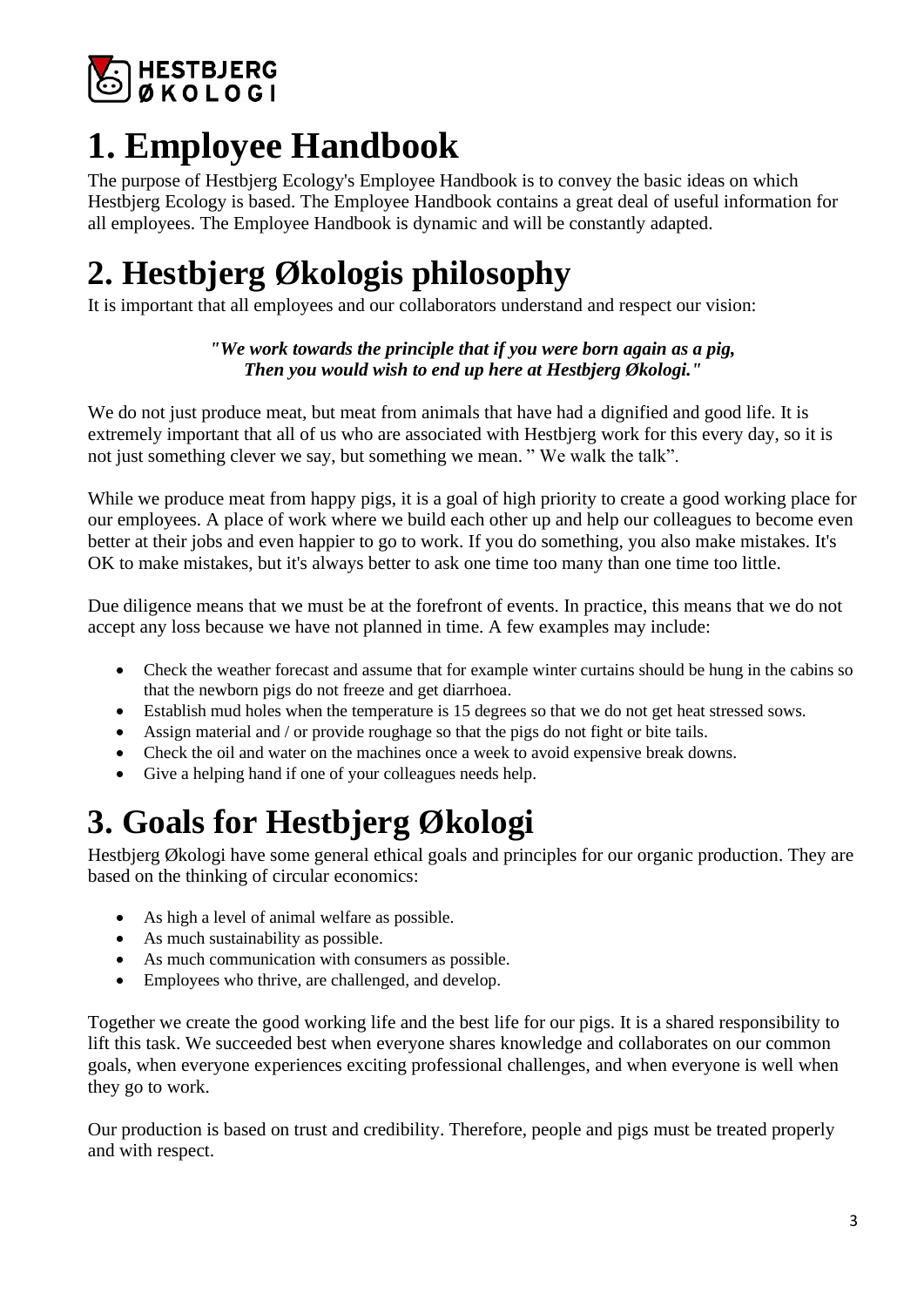

## <span id="page-3-0"></span>**4. Employee Policy**

We have a workplace where we trust our employees. We expect everyone to do their best:

*"The personal relationship between the individual employee and me as the owner is one of the things I value most. We need to like each other to work well together in daily life. It means delegating responsibility, follow-up, knowledge sharing, recognition, social events, etc. "* Bertel Hestbjerg

In the 'old days' there were many people in the country, and we want to create that again. One of the main intentions of having a relatively large production is the goal of creating an exciting and dynamic workplace with life around the coffee table. Today we are approx. 27 employees at Hestbjerg Økologi. We have our own veterinarian, a team of craftsmen and a group of skilled and dedicated staff to care for our pigs. Most employees work directly with the daily care of the pigs. In addition, we have a communications employee who focuses on communication, employee care and the development of new initiatives and activities.

> *"Key words for us are: Mood, seriousness, team player and accountability. Your willingness to make a difference is weighted higher. than your professionalism."* Bertel Hestbjerg

Since our production is geographically dispersed, we emphasize employees who can independently manage a large responsibility. Social well-being and close cooperation are the key to maintaining focus when you are at work. It is important that the individual units cooperate across the farms and that the employees spar with each other and exchange experiences. We ensure this, among other things, by holding quarterly meetings and participating in both internal and external ERFA groups.

> *"The value of a good working environment cannot be overstated. It is of great importance that everyone has a god felling. It is a dynamic process where we will always be on the go. and where we must constantly take responsibility. "Bertel Hestbjerg."*

Our employees can expect that we every day strive to be responsible and create a good framework both professionally and socially for our employees. Health and well-being are the foundation of our business. We trust that our employees contribute to this social and professional responsibility and that they can plan their workday and show consideration for one another in the individual teams. In this way, we, in line with the intentions of the UNs Sustainable Development Goals, ensure long-term social and sustainable development.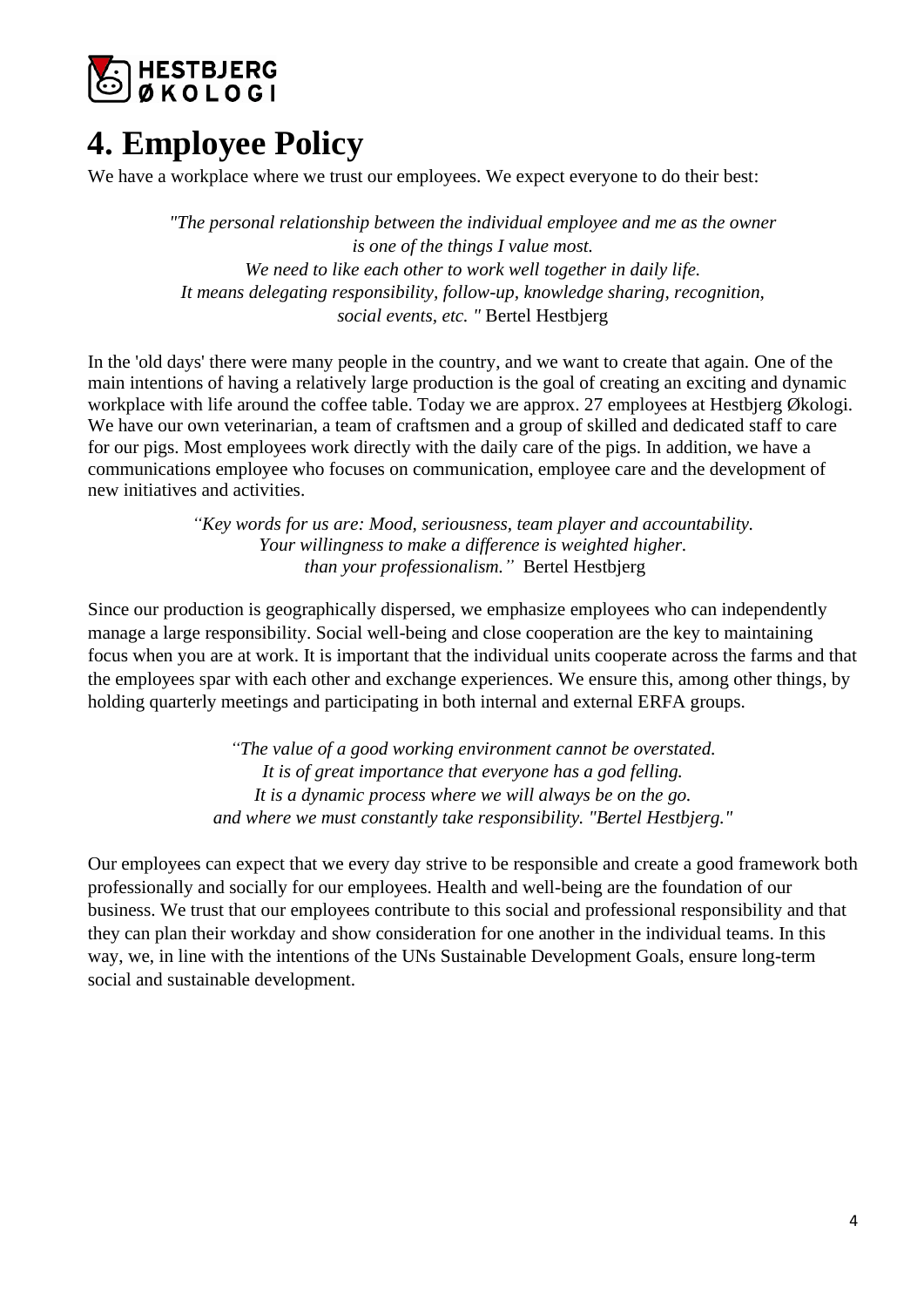

# **5. Organizationsplan**



We also have financial and professional cooperation with the following companies:

**Bovbjerg Økologi:** Here, the primary mission is to breed organic TN70 bollards and secondarily to produce organic piglets and slaughter pigs. There is a herd of over 600 sowes. The main property is located at Give and is owned by Bovbjerg Økologi.

### **Bovbjerg Genetics:**

Here, the primary mission is to breed conventional TN70 bollards and secondarily to produce conventional piglets and slaughter pigs. The production takes place in rented stables. At the beginning of 2020, it is production on 2 sites. Partly near Horsens and partly at Thy.

### **Organic Pork:**

Organic Pork sell all the pork we produce in Hestbjerg Ecology and Bovbjerg Ecology. Furthermore, there are a few other suppliers. The sale is based in an office near Aarhus. We do not have our own slaughterhouse / cutting room, but we purchase these services at ecologically approved slaughterhouses.

**Becker Lane Organic:** Is a smaller production of organic pigs in collaboration with an American partner, who has sole responsibility for all daily work around production and sales. Financial, involvement in Becker Lane Organic is not of significant importance, but in terms of sales / marketing, it is an inspiring collaboration.

**Nature areas:** In Hestbjerg Ecology, we want to develop an agriculture where efficient production in a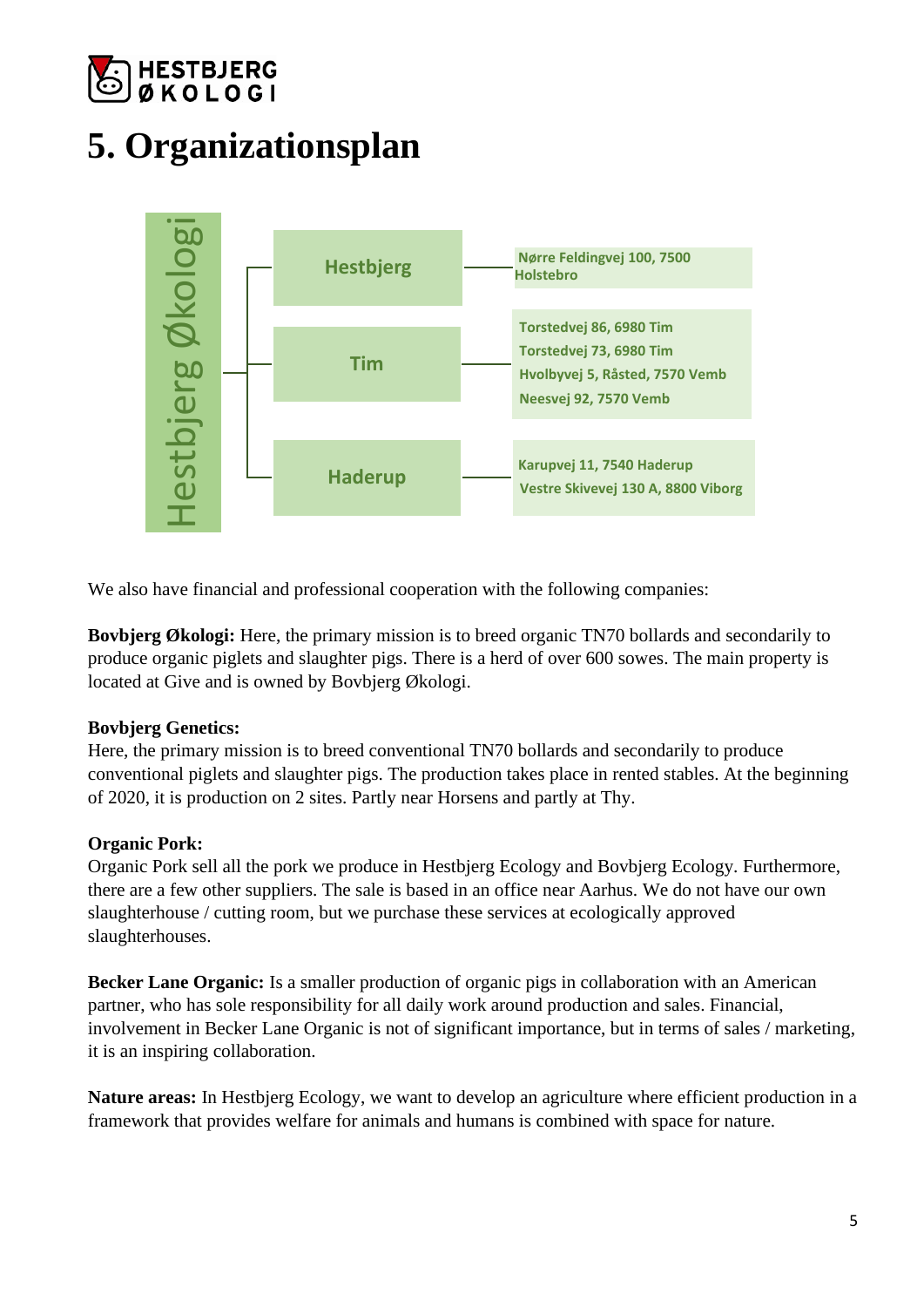

Over the past 60 years, modern agriculture has moved in a direction where water holes, small plantations, fences, and dikes have had to give way to large efficient cultivation areas and where livestock are gathered in large factory-like complexes.

It is our mission to show that such a form of agricultural production is not the only profitable way of farming.

On our agricultural properties, we establish depots and water holes in the large fields and plant many crooked corners. We work with recirculation of watercourses, establishment of spawning banks, removal of lowland soil and several other initiatives.

It is our mission to show that such a form of agricultural production is not the only profitable way of farming.

On our agricultural properties, we establish depots and water holes in the large fields and plant many crooked corners. We work with recirculation of watercourses, establishment of spawning banks, removal of lowland soil and several other initiatives.

### **Felsted Kog Enge:**

Operation of natural area at the outlet of Storåens with focus on maximizing the area's natural value, based on prepared nature plans.

#### **Gindeskov Krat:**

The conservation Gindeskov krat is a classic Jutland oak scrub. The scrub lies down to Stavlund Å. The oak scrub consists of old self-sown oak stands characterized by grazing, stalking, frost, and wind wear. Oak scrub holds great natural values due to its long forest continuity.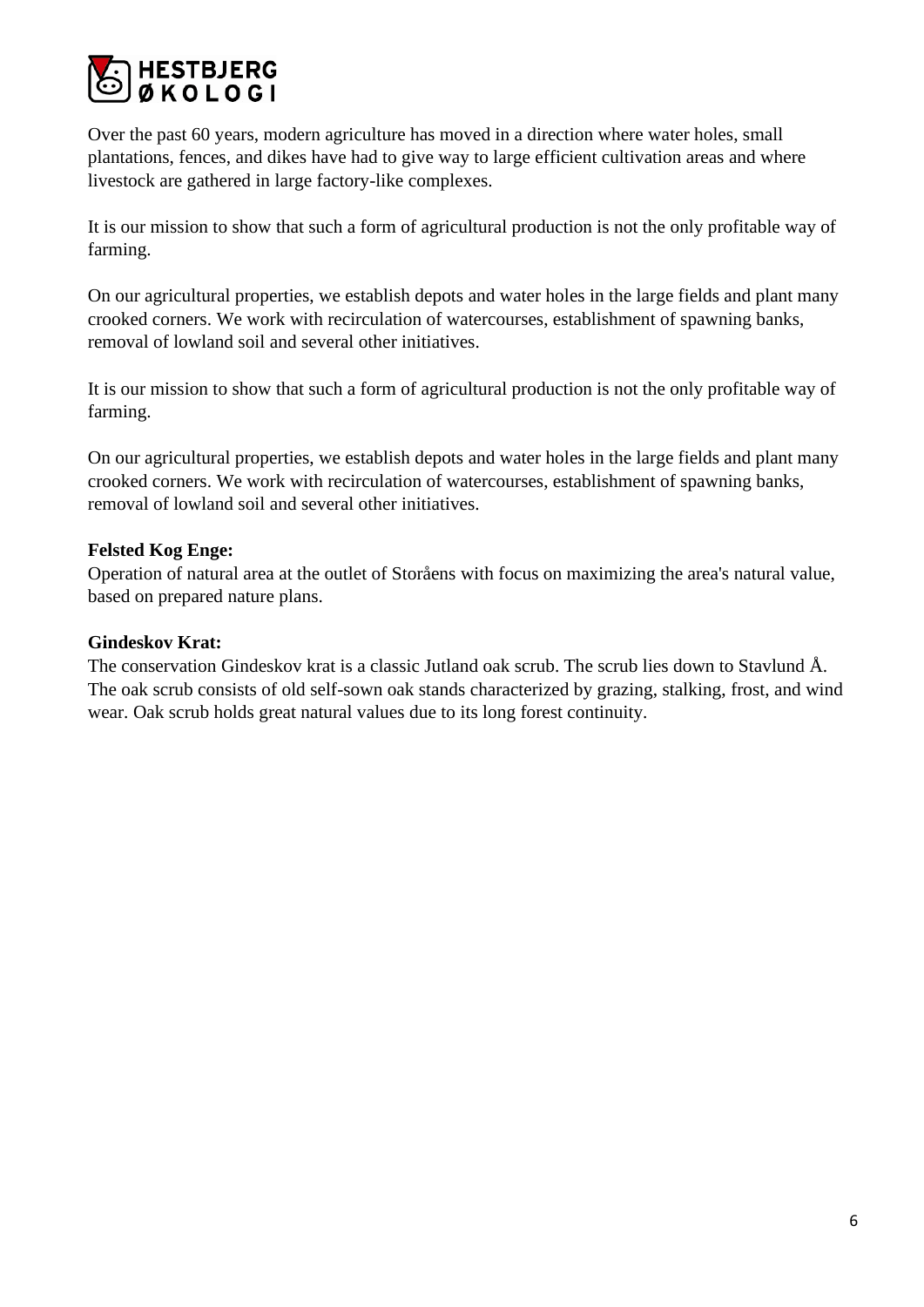

## <span id="page-6-0"></span>**6. Welcome new employees 'Onbording'**

Whether it is a new colleague, student, trainee for a job or a school inter, it is a shared responsibility for all of us that the new colleague gets a good start and introduction to the work. We only hire people that we believe in. It is the colleagues' reception of the new employees, their investment in explaining the production to them, and the general conditions in the workplace, that are crucial to the success of the new recruitment. We are focused on Health, Safety and Environment (HSE-training).

All new employees get a contact person. The contact person will arrange a start-up meeting where he/she is responsible for communicating about:

- Introduction to Medarbejderhåndbogen (Danish, English and Romanian) og APV (Danish and English). In case of disagreement, the Danish version always applies.
- Tour on the farm
- Phonebook with phone numbers of colleagues and closest relatives
- Meeting times, breaks and notifying of illness.
- Safety measures and use of protective equipment.
- Training course in machines
- Traditions and all that 'we usually do.'
- In relation to migrants there may be cultural conditions, customs and practical matters such as; NemID, e-Box and other areas that require extra help and attention. It can also be related to school and housing.
- $\bullet$   $\dots$

A good intro course means that the new colleague gets a good start and quickly learns the culture of work and his/her work areas, which is for the benefit of everyone.

Together with the team, the contact person is responsible for:

- That a plan/agreement will be prepared for the intro course.
- A plan for areas of work and responsibility will then be prepared.
- A follow-up meeting is held after 14 days.
	- How do you experience the startup?
	- How does the team experience the startup?

Everyone should have a chance. There are no silly questions – just ask one time too many than one time to little. Openness and dialogue are important. We value security high. Therefore, it is important that all employees read Hestbjerg Økologis documents. Employees, new and old, must be cautious in the handling of machines, we would rather they go 'slower' than causing damage to people, animals, machine, or anything else.

## <span id="page-6-1"></span>**7. Employee interviews**

If you need there is always a possibility to have a conversation with Bertel Hestbjerg.

• Here your duties and future wishes will be discussed.

You are, of course, always welcome to talk to the management about problems/wishes that need to be solved here and now. We emphasize the everyday communication very highly.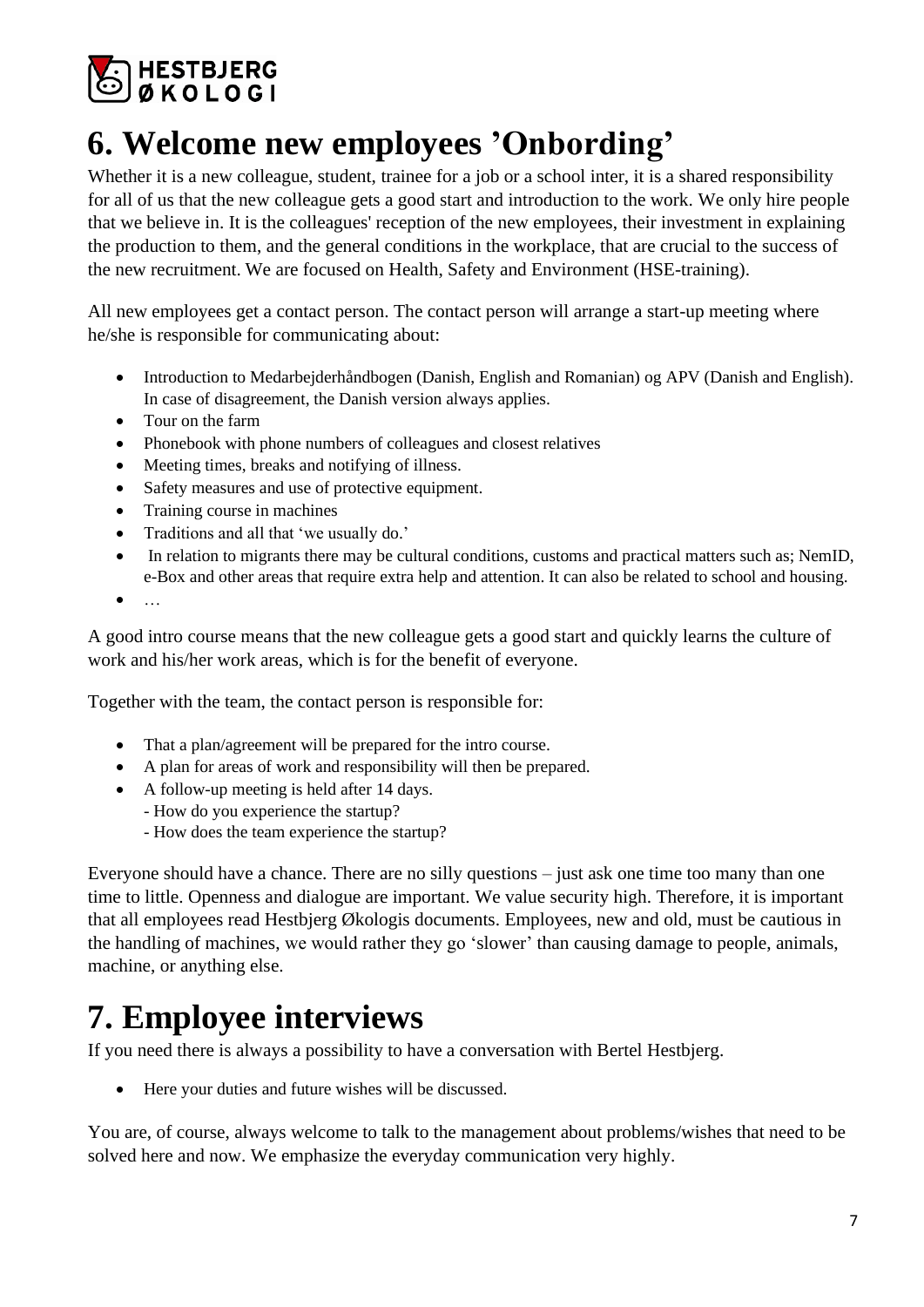![](_page_7_Picture_0.jpeg)

## <span id="page-7-0"></span>**8. Collective agreements, gender equal pay, tax, and policy against social dumping**

Hestbjerg Økologi has a contractual agreement with the 'Kristelig Arbejdsgiverforening' og 'Det Faglige Hus'. We ensure that working hours, wages, working conditions, tax and good ethical conditions are complied with in relation to our employees. All employees at Hestbjerg Ecology receive a minimum wage and pension scheme as a minimum.

We deliberately choose not to hire cheap temps from temp agencies and thereby help to combat social dumping.

In Hestbjerg Økologi, we focus on putting together a staff from management, board to students, where there is room for both gender and age diversity, cf. the World Goals on gender equality. There may be special work tasks of a physics nature which means that we are a slightly larger number of men employed.

# <span id="page-7-1"></span>**9. Regristary in 'Smart Tid'**

At Hestbjerg Ecology, employees' working hours are registered in 'Smart Tid'.

- Check in in the morning when you are dressed and ready for work.
- Check out in the afternoon when you enter the changing room (before bathing/changing).

During the day, you check in for a break after changing clothes and you are checking in for work again before changing clothes. Employees should not be punished because they have a job where you get so dirty that a change of clothes is required before/after breaks.

### <span id="page-7-2"></span>**9.1 Error detection**

Kristian is responsible for payroll reporting. These things must be reported to Kristian on sms:

- Forgot to check in or out.
- Planned absence (Holidays, maternity, continuing education, ERFA meetings, courses, etc.).
- Unplanned absence (Illness, child's first day of illness, § 56 absence).
- Other abnormal events

Kristian will reply with OK, which gives you assurance that the incident has been registered.

Hestbjerg Økologi pays the break on Monday morning based on a consideration that there is sometimes professional talk during the breaks. You do not check out for the break Monday morning.

## <span id="page-7-3"></span>**10. Sick leave and vacation**

**Holiday: Is** organized in the team.

**Being sick:** In case of sickness, contact the team before 07.00.

During long-term sick leave, we follow the 'Styrelsen for Arbejdsmarked og Rekrutterings' advice and guidelines. We also work together with the Jobcenter in the individual municipalities so that we ensure a good dialogue and maintain the sick person's connection to the workplace throughout the process.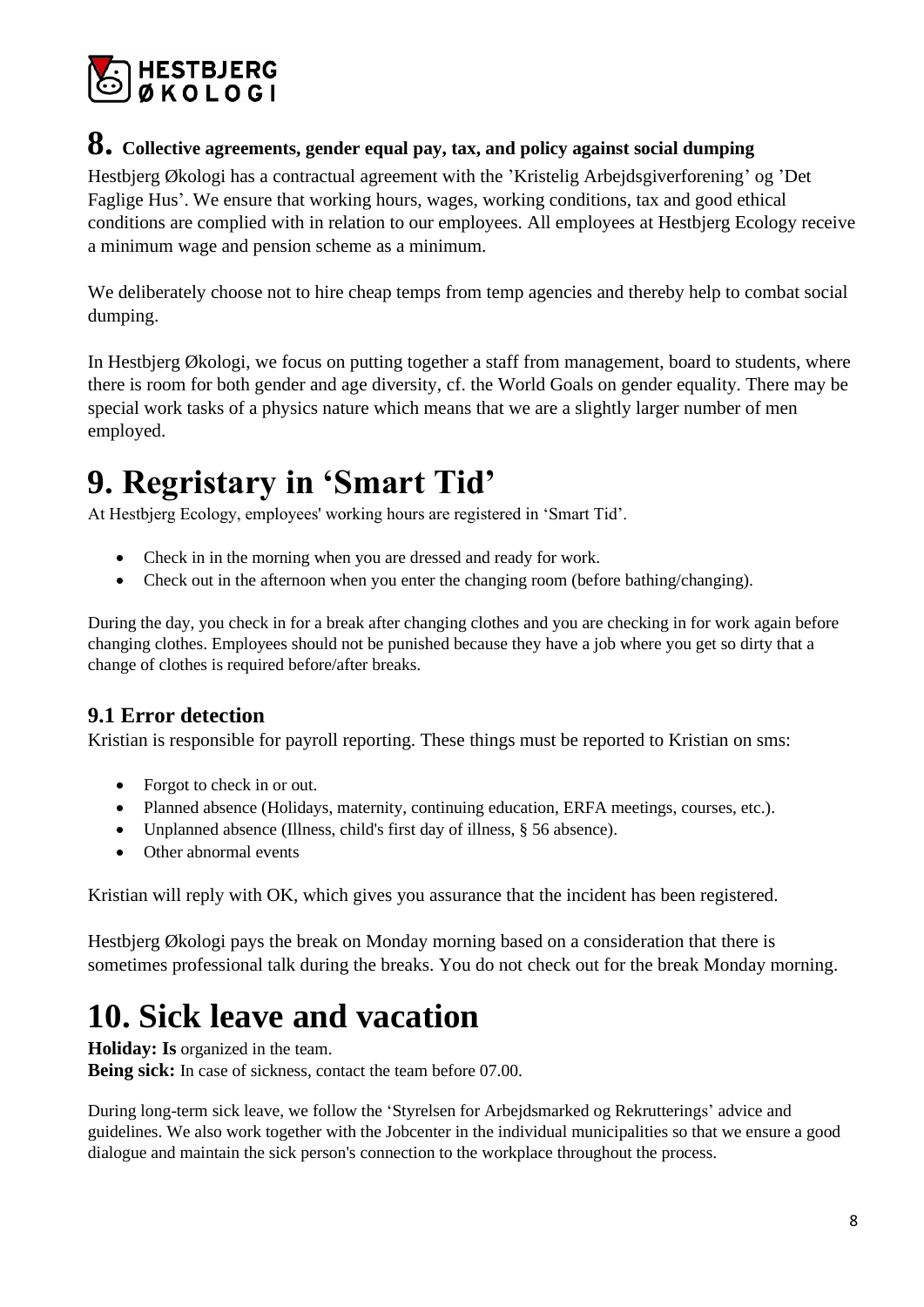![](_page_8_Picture_0.jpeg)

# <span id="page-8-0"></span>**11. Social responsibility CSR**

We take social responsibility and take care of our employees. We strive to help give people who need an extra hand some good experiences in our company. We have ongoing people in job training and testing and in periods we have collaborated with refugees or young people who have needed a special course.

Our goal is always that the collaboration should result in a good experience for everyone. Therefore, we set aside plenty of time to align expectations and formulate some realistic goals. In this way, we put together a process where we, as a company / employer, have the resources to carry out the task and where the employee experiences a working day with realistic goals and requirements and where they actively contribute to the company. It is a joint responsibility in collaboration with e.g. The job center to create a meaningful process for everyone involved.

# <span id="page-8-1"></span>**12. Anti-corruption**

Hestbjerg Økologi wants to run a business without use of any form of bribes or other forms of corruption, force, or threats.

# <span id="page-8-2"></span>**13. Whistleblower**

Hestbjerg Økologi has a whistleblower. Reporting can be done anonymously by contacting Linda Hede from Sagro. lsh@sagro.dk.

## <span id="page-8-3"></span>**14. APV and common documents**

At Hestbjerg Økologi, the purpose of our APV is to create a complete overview of the working environment across the individual units. The APV must clarify in which areas:

- There are challenges and we need to make a focused effort.
- There is a good working environment that needs to be maintained and supported and perhaps implemented in other areas.

It is important that all employees are updated on what is in the APV, as it helps to ensure a good and safe working environment.

There is a copy of the APV on each farm. In the same folder, you can find:

- Medarbejderhåndbog The Personnel Handbook.
- Safety Data Sheets.

On the bulletin board in each common room is a message with:

- Overview of close relatives in case of an accident.
- Emergency plan

At the quarterly meetings, the key points of the APV are continuously followed up and revised continuously.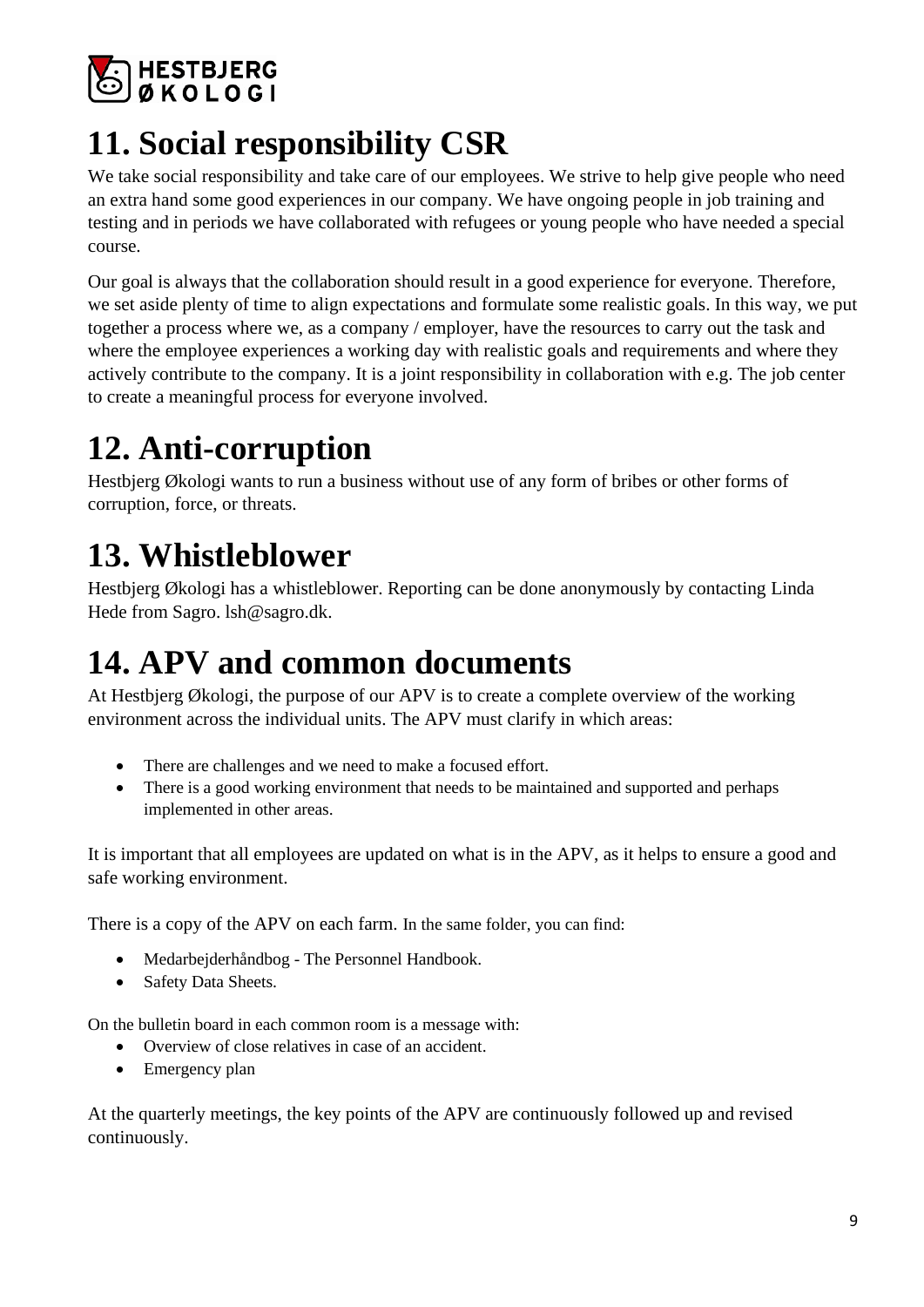![](_page_9_Picture_0.jpeg)

## <span id="page-9-0"></span>**15. Infection protection - NO meat from abroad**

Protection of infection is a series of measures designed to protect the herd from pathogenic infectious agents, bacteria and viruses and to prevent the transmission and spread of disease.

## <span id="page-9-1"></span>**15.1 External infection protection and 24-hour quarantine**

External infection protection aims to prevent infection from outside.

All employees and visitors must keep with 24 hours of quarantine:

- Within 24 hours, employees and visitors must not have been on another farm with pigs. Clothes and footwear that have been on another pig farm are not allowed.
- **No meat from abroad.**
- Be careful with visitors.
- "Feeding is forbidden" signs around all pig fields.

After visiting abroad, we must take care. Swine fever is moving closer. Our requirement is: Shower, always clean clothes and washing of clothes/footwear we have had worn abroad. **NO meat from abroad.** Previously, the ban on bringing meat was limited to pork, but we dare not risk that pork is mixed in a "beef sausage" or something else. **If meat is brought from abroad, the employee will be dismissed.** 

### <span id="page-9-2"></span>**15.2 Internal infection protection**

Internal infection protection must prevent the spread of diseases among the pigs. We need to have special focus when / if there are different health levels between the herds.

### <span id="page-9-3"></span>**15.3 In case of domestic-MRSA in the herd**

In case of animal-MRSA is detected, everyone must ensure that they and their colleagues as well as family and other people are protected against infection from the herd.

- All employees will be informed about the MRSA in the herd and how they must protect themselves. This takes place in the internal Facebook group.
- It is important to have good routines for washing hands and changing clothes and footwear, every time you leave the stable and before you enter private housing or have other contact with the surrounding communities. This can help reduce the risk of you bringing MRSA to the surroundings.

## <span id="page-9-4"></span>**16. Quarterly meetings and events**

We hold quarterly meetings approx. each quarter. For each meeting, there is a professional part with an agenda. Attendance at quarterly meetings does not count in the "hourly accounts", but employees are expected to have so much interest in the development of their workplace that they participate. The fixed items on the agenda are:

- News from Bertel Hestbjerg.
- News from Marianne Hestbjerg.
- News from the vet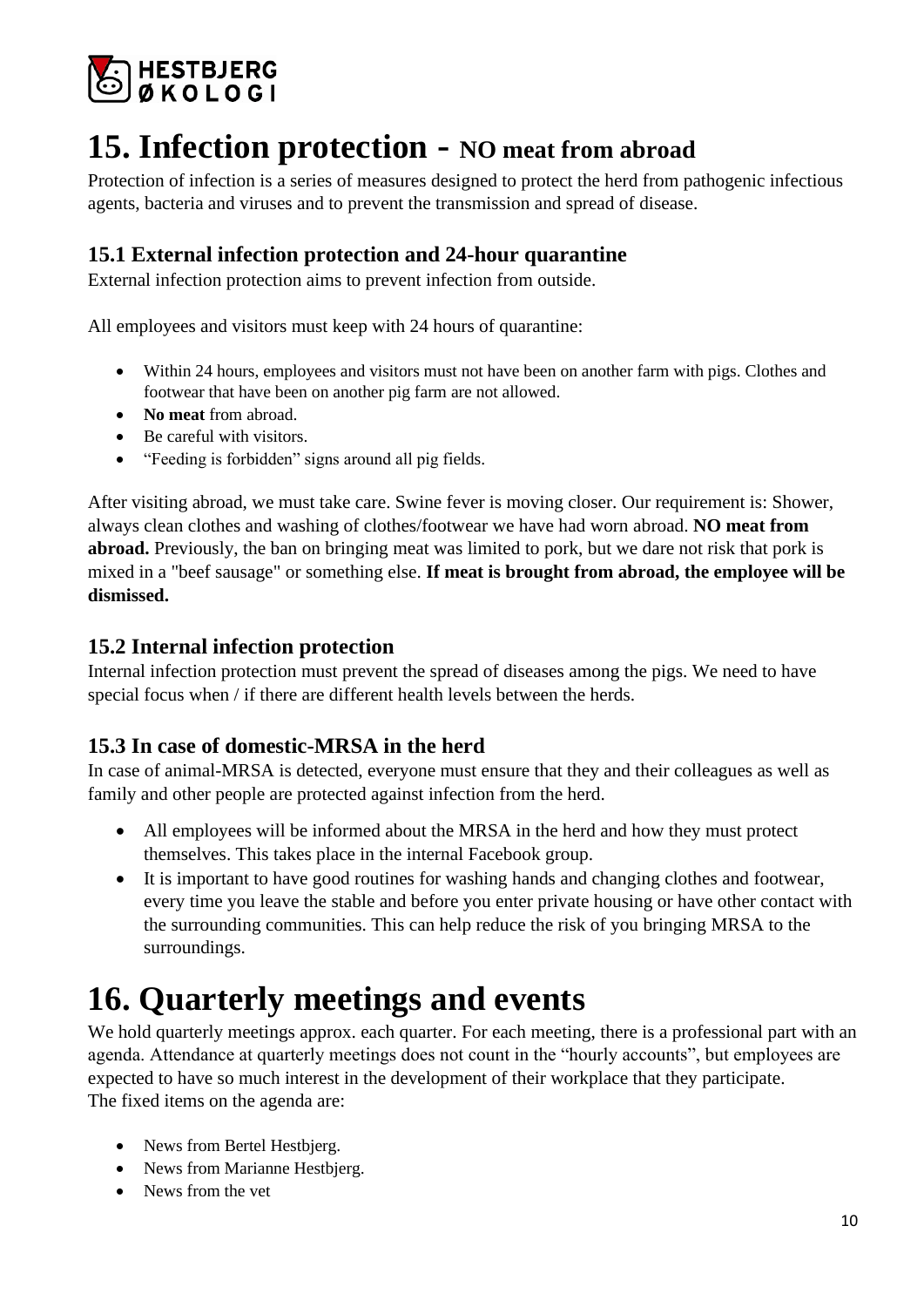![](_page_10_Picture_0.jpeg)

- News from the individual teams.
	- Each team tells briefly how things are going and what they are busy with right now.
	- There is time for dialogue and knowledge sharing.
- Everyone is welcome to contribute with items to the agenda.

After the professional part, we do something social together. It can for example. be common dining and talk, business visits, paintball, fishing trip… Attendance at this part of the quarterly meetings is of a more voluntary nature, but we strongly encourage you to attend if possible. The goal is that we all feel such a high degree of "family closeness" that it is considered natural and pleasant to participate in the social part. Each employee is responsible for reporting to and from the quarterly meetings.

## <span id="page-10-0"></span>**16.1 Coziness, community, and parties**

The parties are important, and they create an opportunity for us to be together in an unpretentious way. We always hope that everyone comes to these events. Every year there is a Christmas lunch and a summer party where everyone is welcome to bring their partner. Some years we hold an event where partners and children are also invited.

# <span id="page-10-1"></span>**17. Alcohol and smoking policy**

### **Alcohol and drugs**

It is not permitted to consume alcohol and drugs, or be affected by them, during working hours. Violation of alcohol policy will result in expulsion

On special occasions, a beer may be given on Friday afternoons.

### **Smoking Policy**

The purpose of the smoking policy is that all employees, customers and guests, can work and move in smoke-free environments, and that no one is exposed to passive smoke against their will. We do not expect smokers to have extra breaks.

- Smoking indoors in buildings and machinery is prohibited.
- Smoking is allowed outside during breaks when others are not exposed to passive smoking.
- Violation of the smoking rules may result in a reprimand from the employer.

## <span id="page-10-2"></span>**18. Communication and social media**

We expect all employees to behave loyally, also when using social media.

### **Hestbjerg Økologi internal Facebook:**

The purpose is to collaborate across the individual teams and to exchange knowledge and experiences between the farms in Hestbjerg Ecology.

The Facebook group is only for employees at Hestbjerg Økologi. Only administrators can approve new members.

- Members of the group are not allowed to share the information from the group.
- The language is Danish and English.
- Keep a good tone.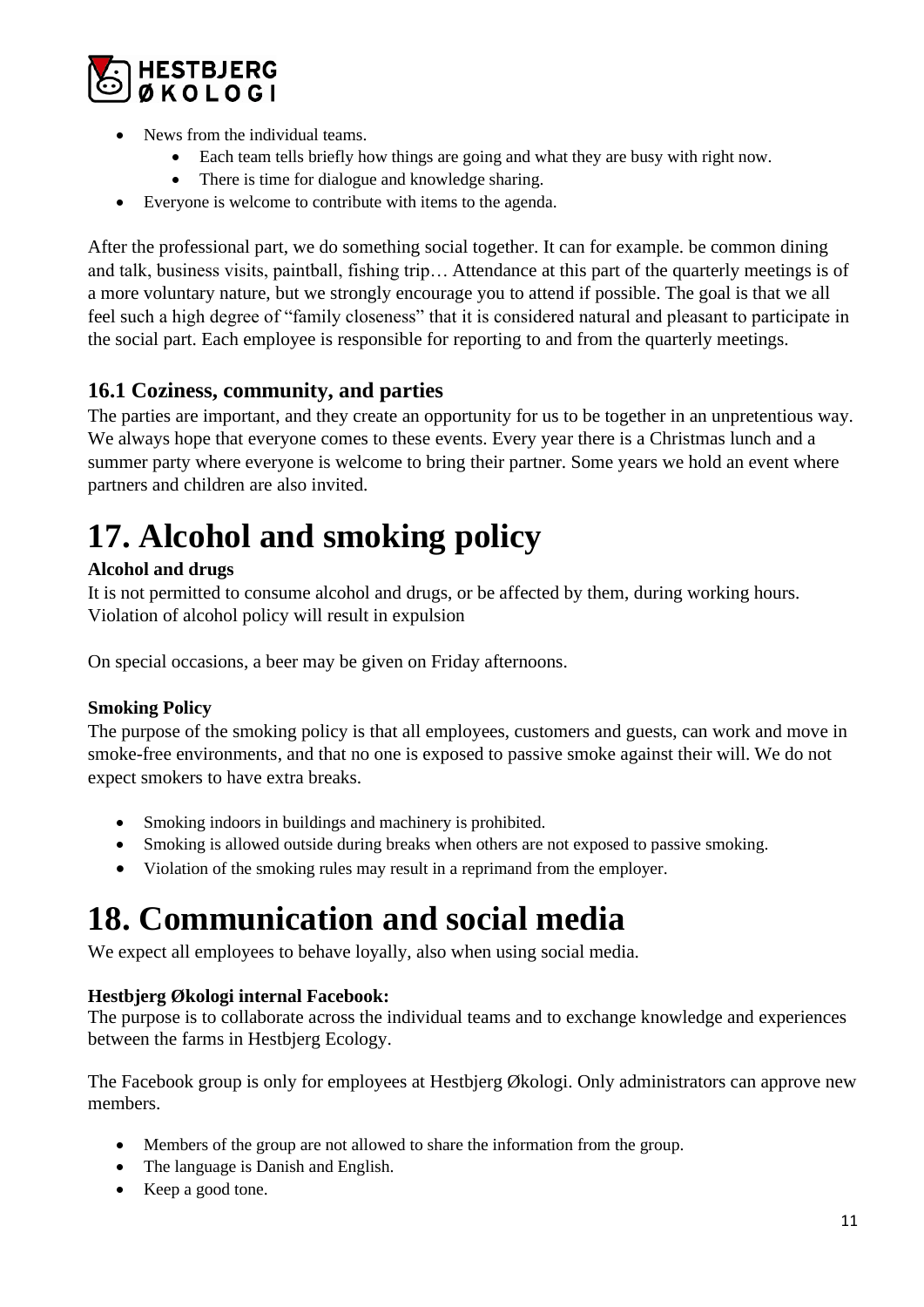![](_page_11_Picture_0.jpeg)

Posts can be about everything if it's relevant to organic pig production.

- Do you have a good tip? Have you read a good article?
- Have you seen a sick pig with strange symptoms?
- Are there any results in the herd that we must hear about?
- Is there news to be put on the website?
- $\bullet$  ...

# <span id="page-11-0"></span>**19. Cell phones, Workwear, security protection and commercial vehicles**

### <span id="page-11-1"></span>**19.1 Cellphone**

Employees at Hestbjerg Økologi who register data are provided with a mobile phone for use at work. The mobile phone must be given back if you stop working for us.

We don't want to pay for you to talk to your aunt during working hours, but in cases where a short message is needed it's OK.

### <span id="page-11-2"></span>**19.2 Workwear**

We provide, to a reasonable extent, workwear for permanent staff.

### <span id="page-11-3"></span>**19.3 Security protection**

As stated in the APV, employees are obliged to use security protection in situations where this is required.

### <span id="page-11-4"></span>**19.4 For all traffic in Hestbjerg Økologis cars**

Traffic regulations must be observed: Our behavior in traffic must represent the values of the company.

The driver of the car pays parking fines or other fines that he or she may receive. Smoking is not allowed.

## <span id="page-11-5"></span>**20. Biodiversity and nature conservation policy**

To strengthen biodiversity, ie. the diversity of animals, plants, fungi, bacteria and all living things, we at Hestbjerg Ecology have formulated a policy in this area.

We all depend on the functioning of ecosystems and their importance for the purification of water, soil, air and the pollination of wild plants and crops. We are a small spot on our giant planet, but we hope we can help make a small difference.

We want to give nature a place in the landscape and strive to create natural areas that can support viable populations of animals and plants.

Nature is our partner

and we experience that every time we give nature a little more space, then it acknowledges optimistically with a multitude of beneficial plants and animals.

We work to preserve and nurture already existing nature, as even small pockets of biotopes can have value for plant and animal life. It can be heathland, small depots, old trees that are allowed to stand,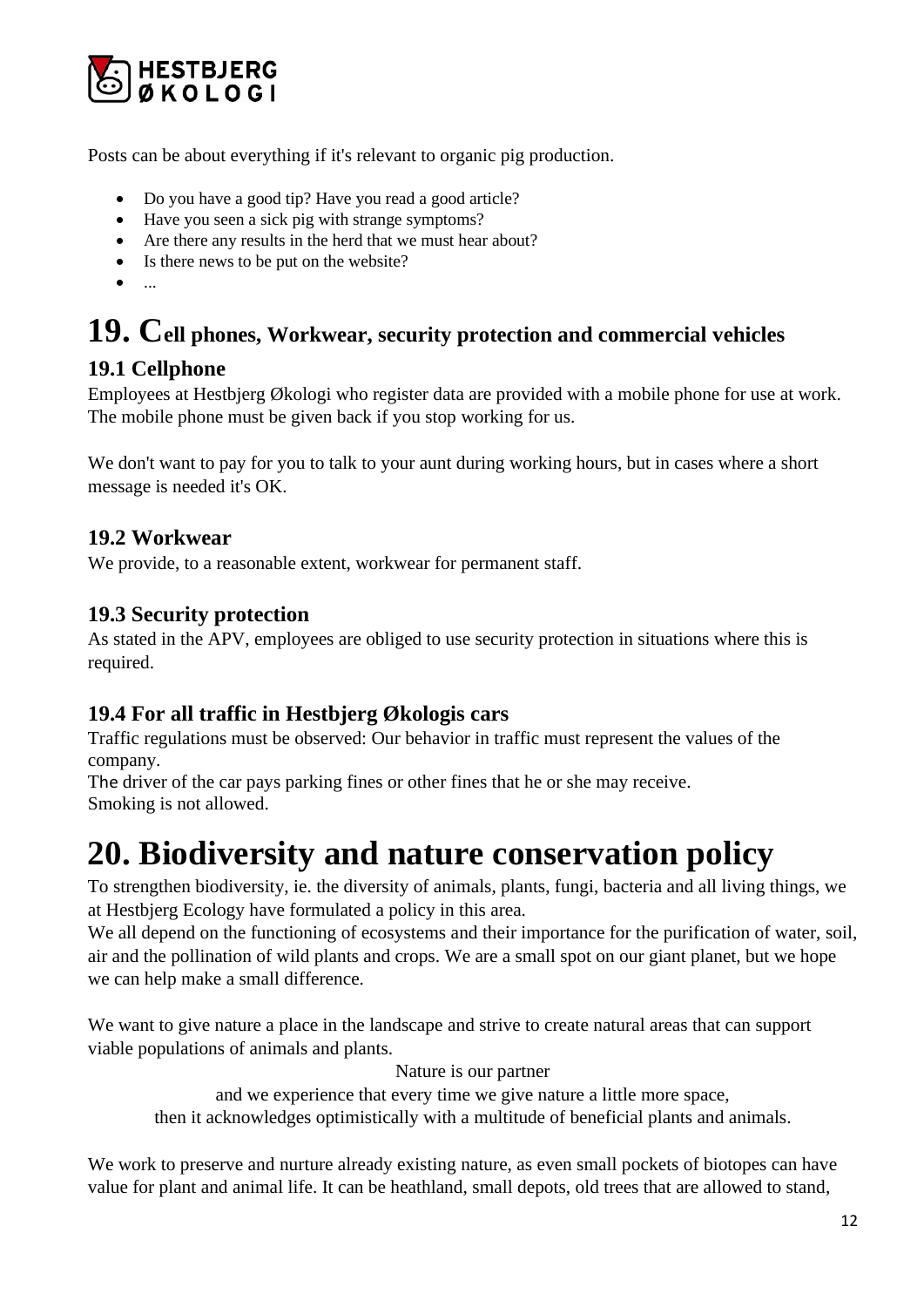![](_page_12_Picture_0.jpeg)

and old dikes. We cherish the aesthetics of the landscape and create / recreate natural areas. We have some areas that we have a special focus on:

#### **Streams, wetlands, and waterways**

We protect and care for existing streams and water holes. On fields above ?? hectares, we have established new water holes and wetlands in the cultivation area and thus created open waterways in the agricultural land. Of the farm's 1000 hectares, approx. 20 hectares of lowland land has been taken out of operation and converted to wetlands and work is being done in collaboration with Ringkøbing Skjern Kommune to take out another 20 hectares.

#### **Wood stands**

Our goal is to care for and preserve existing forest and to establish new forest areas. We do not make maintain 'neat' human order - that means that old trees are allowed to stand, branch piles and mountains of roots are allowed to lie and formulate. Among other things, it creates habitats for a large number of decomposers, breeding sites for birds and wintering dens. We cherish trees and shrubs in our forests as well as smaller stands. We have planted the poplar trees of approx. 45 hectares. Wood stands also play an important role in tackling climate change, through carbon sequestration.

#### **Fields**

The goal is to break with sterile monocultures and create breeding-, hiding- and feeding places for the wild species. We establishment of flora stripes and plant a variety of trees around arable land and pig pens. We do not include all corners. We leave some corners of our fields for nature to reclaim in its chosen direction. Wet, dry, and nutrient-poor areas are taken out of operation and used for woody vegetation, or to establish water holes.

#### **Grasslands:**

The goal is to preserve permanent grasslands. It can be larger wet, dry, and nutrient-poor areas along the larger streams and streams that cross our soil. The restoration of these areas haven a great importance for biodiversity, and help to build soils and restore the beneficial soil community of insects, fungi, and microorganisms. We have grazing of these natural areas.

#### **Invasive species:**

Control of invasive species and pests e.g. glossy leaf hedgehog, rosehip, mink, raccoon dog, etc.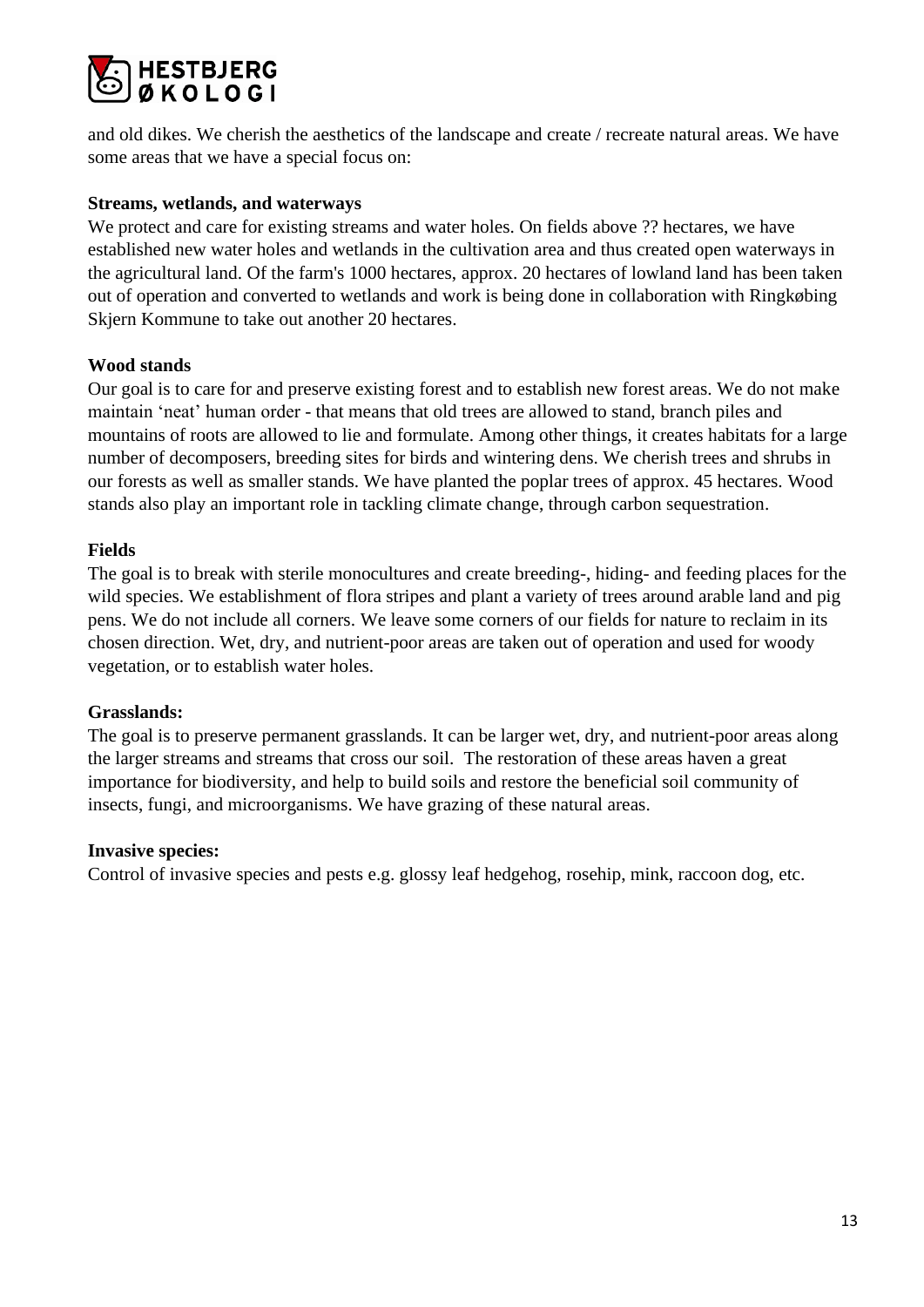![](_page_13_Picture_0.jpeg)

# <span id="page-13-0"></span>**21. Recycling and waste sorting**

Hestbjerg Økologis waste management is part of our circular economy. Our goal is to help manage the earth's resources in a sustainable way. In relation to waste, the first priority is to reduce the amount of waste, as well as to recycle and recycle as many materials as possible - large and small. Items can be repaired or upgraded It can be anything from a coat rack that is set up again, to an entire barn building that is being renovated.

If we cannot recycle and reuse the materials ourselves, our second priority is that the waste is sorted in such a way that as much as possible can be recycled and that the waste is treated in the safest way. Our goal is to help ensure that important resources do not go up in smoke, to reduce CO2 emissions, protect the aquatic environment, and to save energy and water by not having to produce new products.

Our farms are geographically located in different municipalities with different sets of rules for sorting. Therefore, rules that apply in the individual municipalities are taken into account on the individual farms.

| <b>Material</b>               | <b>Sorting</b>                                                                                                                                                                                                    | <b>Abolition</b>                                                      |
|-------------------------------|-------------------------------------------------------------------------------------------------------------------------------------------------------------------------------------------------------------------|-----------------------------------------------------------------------|
| Domestic waste                | We follow current rules in the<br>individual municipalities.<br>Dry waste:<br>Plastic bottles and cans<br>Glasses and bottles<br>Pap<br>Paper<br>Metal<br>Wet waste:<br>Food waste and other<br>organic material. | Picked up by the household waste.                                     |
| Medicine residues and needles | Yellow buckets and containers.                                                                                                                                                                                    | Delivered to the pharmacy.                                            |
| Chemistry and paint           | In original packaging                                                                                                                                                                                             | Delivered to the recycling site.                                      |
| Iron and Metal                | Place in the iron container.                                                                                                                                                                                      | Picked up by an approved<br>company.                                  |
| Construction waste            | Recycling container.                                                                                                                                                                                              | Picked up by an approved<br>company.                                  |
| <b>Batteries</b>              | Collected in containers / on<br>pallets.                                                                                                                                                                          | Delivered to the recycling site.                                      |
| Electronic waste              | Smaller electronics are collected<br>in a transparent garbage bag.                                                                                                                                                | Picked up from household waste or<br>handed in at the recycling site. |
|                               | Larger electronics such as fridge,<br>freezer, sink etc. delivered<br>directly.                                                                                                                                   | Delivered to the recycling site.                                      |
| Bulb and fluorescent lamp     | Collected in box.                                                                                                                                                                                                 | Delivered to the recycling site.                                      |
| Garden waste                  | Collected in piles as a habitat for                                                                                                                                                                               | Or Delivered to the recycling site.                                   |
|                               | animals and decomposers.                                                                                                                                                                                          | Clothes container.                                                    |
| Textiles                      | Cut up as cloths or handed in for<br>recycling.                                                                                                                                                                   |                                                                       |